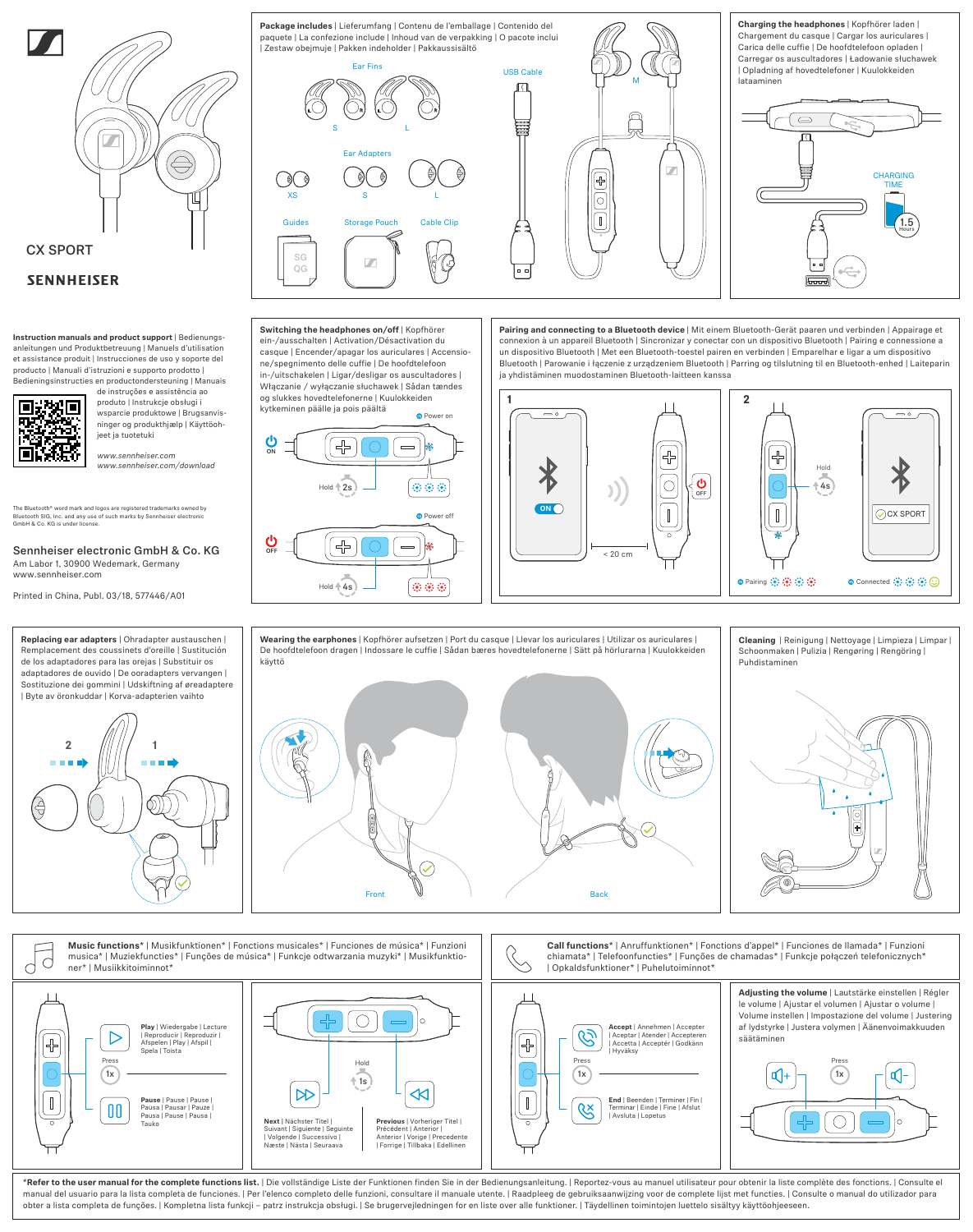

Printed in China, Publ. 03/18, 577446/A01



**Wearing the earphones** | Εφαρμογή των ακουστικών | Noszenie słuchawek | Kulaklık setinin takılması | Ношение наушников | ヘッドフォーンの着用 | 佩戴耳机 | 佩戴耳機 | 헤드폰 착용 | Memakai headphone 8 Front  $\mathbb {V}$  | / Back



**Cleaning** | Καθαρισμός | Czyszczenie | Temizleme | Сухая и влажная чистка | クリーニング | 清洁 | 清潔 |

세정 | Membersihkan



\*Refer to the user manual for the complete functions list. | Για την πλήρη λίστα λειτουργιών ανατρέξτε στο εγχειρίδιο χρήστη. | Kompletna lista funkcji - patrz instrukcja obsługi. | İşlevlerin tam listesi için kullanma kı Подробнее смотритеинструкцию по эксплуатации. | 完全な機能のリストについては、ユーザーマニュアルを参照してください。 | 参阅用户手册查看完整的功能列表。 | 參考用戶手冊查看完整的功能列表。 | 전체 기능 목록은 사용자 설명서를 참조하십시오. | Merujuk kepada manual pengguna untuk daftar fungsi lengkap.